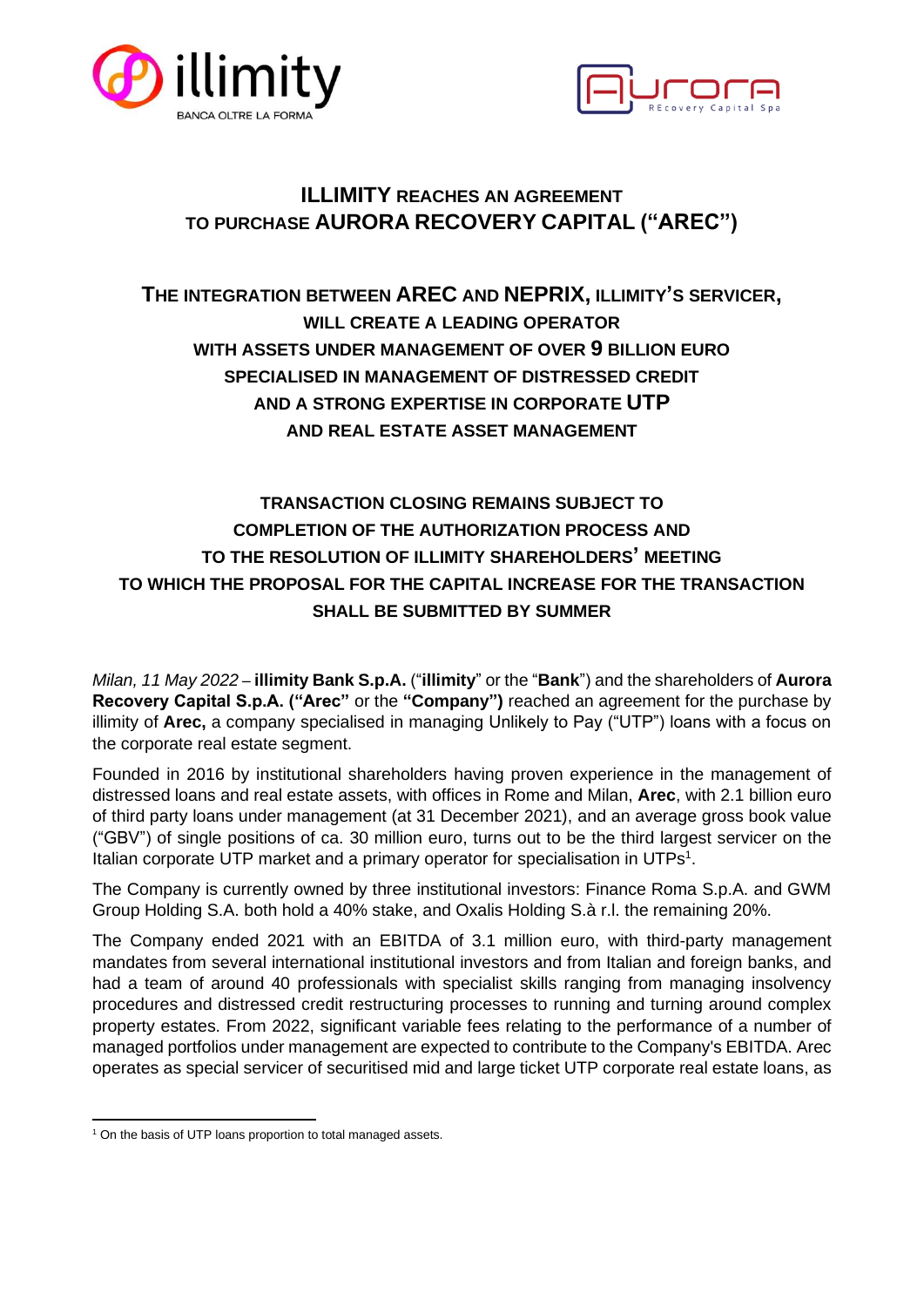



well as provides specialist consulting and asset management services.

Arec is moreover acknowledged by the market as a highly-specialised operator in the real estate sector, achieving important results in managing distressed loans including an ability to return these loans to performing status. Arec's specialist approach focuses on maximising the value of the assets securing the loan under management, generating an economic benefit for both the creditor and the debtor; to this aim it prefers a consensual approach over a judicial and/or liquidation process, often also through the provision of new finance to support the turnaround of the debtor and the real estate initiative securing the loan.

Through **neprix**, the Bank's wholly controlled servicer, illimity has specialised from the very start in managing distressed corporate loans with a highly innovative business model that covers the entire value chain of the management process, from the investment to the remarketing of assets used as collaterals for the loans. Combining top-level vertical skills with latest generation technologies, neprix covers highly-specialised areas of activity – such as real estate and energy – and at 31 March 2022 had ca. 7 billion euro of loans under management, ending 2021 with an EBITDA of approximately 4.9 million euro<sup>2</sup>.

#### **Strategic rationale behind the deal**

From the integration of Arec in the illimity Group (the "**Group**") – aimed at the subsequent merger with neprix – a complete player, leader in the servicing of corporate distressed credit will arise, capable of maximising the value of various types of distressed loans, regardless of their size, with specific focus on the UTP credit segment. In this respect the entity arising from the integration will be able to count on over 9 billion euro of loans under management<sup>3</sup>, of which over 3 billion euro regarding UTP corporate loans.

With this transaction neprix will further strengthen its market positioning, by enhancing its expertise in large-scale real estate deals, and it will significantly expand the number of third party management mandates, thus further asserting itself as a market servicer relying on a consolidated experience, a brand and a high level of reliability recognised by the market.

Overall, by carrying out this transaction, the Group confirms its focus on the UTP segment, a market of significant size (Italian banks' UTP gross loans totalled approximately 41 billion euro at 31 December 2021, having exceeded the total of bad loans) which is expected to grow further and in which the Group has always operated with a single, innovative and specialised approach. In this respect it is recalled that illimity was created to support companies with potential: through its Growth Credit Division it restructures UTP loans with the aim of getting back borrower companies to a performing status; through its Distressed Credit Division it invests by purchasing non-performing exposures – which it manages through neprix – and provides financing solutions to other investors in the sector; with illimity SGR, the Group has set up and manages an UTP-dedicated contribution fund in which the Bank has invested in new finance units alongside other operators.

The combination of skills in loan restructuring, analysis and investment, as well as in managing and servicing abilities, developed synergistically in the various divisions of the Bank, has provided the

<sup>&</sup>lt;sup>2</sup> Non-accounting figures, referring to the EBITDA of the Credit Management Division of neprix standalone solely.

<sup>&</sup>lt;sup>3</sup> Considering loans under management of neprix at 31 March 2022 and loans under management of Arec at 31 December 2021.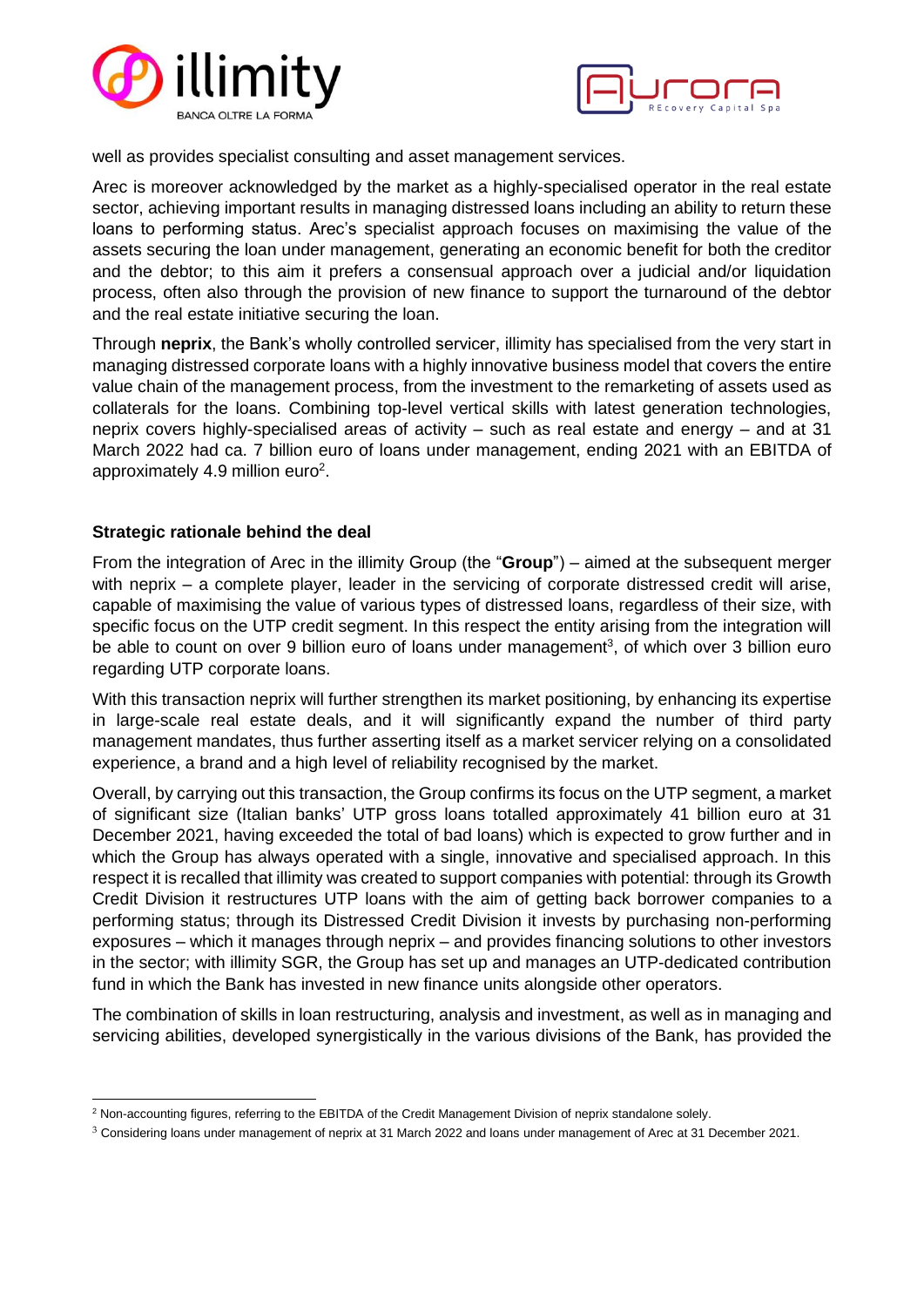



illimity Group with a unique positioning in the corporate UTP market, which today's transaction is set to strengthen even further, also in light of the new business opportunities which the Group, as a whole, will be able to seize, especially by the enhancement of real estate assets value.

The deal is expected to lead to significant synergies in the servicing activities deriving from the further opening up of neprix to third party asset management, as well as positive effects resulting from the strengthening of deal structuring skills – which will generate additional fees from complex transactions originated by the illimity Group – the optimisation of the management and subsequent enhancement of the value of the managed real estate assets – which will translate into higher divestment values with positive effects on the performance of loans under management – and the investment opportunities for illimity alongside other investors in UTP positions identified on the market, including senior financing transactions.

#### **Main expected impacts on the Group's results**

Management estimates that the acquisition and potential synergies above mentioned will have a positive impact on illimity's Group pre-tax profit that may be estimated in around 8 million euro in 2023 and around 11 million euro in 2025, incremental with respect to 2021-25 Strategic Plan targets.

#### **Structure of the transaction**

illimity will acquire 100% of the share capital of a newly established company ("**NewCo**") into which the entire Arec business perimeter, valued at 40 million euro of enterprise value, will be previously contributed; this valuation reflects the structure of the company and its potential to generate new business, as well as fixed commissions and significant variable commissions relating to existing contracts. This evaluation has been examined pursuant to art. 2343-*ter*, paragraph 2, letter b) of the Civil Code, by the independent expert appointed for this purpose. The transaction will be settled as follows: (i) contribution in illimity of 90% of NewCo shares, for an amount of 36 million euro, as payment for a share capital increase of illimity, with the exclusion of option rights pursuant to Article 2441, paragraph 4, of the Civil Code, reserved to Arec, to be paid by way of the above-mentioned contribution in kind, by the issuance of no. 2,769,230 new ordinary shares at an issue price for the new illimity shares determined at 13.00 euro per share, also taking into consideration the stock market price before the conflict between Russia and Ukraine, and (ii) purchase of the remaining 10% of the shares of NewCo for a total of 4 million euro to be paid in cash. It should be noted that the cash component will be suitably adjusted to reflect the NewCo's net financial position, determined at the date of the completion of the transaction.

The completion of the transaction, which is expected to occur by the end of 2022, is subject to the prior authorisation of the Supervisory Authority and the approval by illimity's Shareholders' Meeting, as well as to the occurrence of standard conditions precedent for this kind of transaction, including the release by the illimity external auditing firm of the opinion on the fairness of the issue price of the shares pursuant to art. 2441, paragraph 6, of the Civil Code, as well as to the confirmation of the independent expert's appraisal, should the timing of completion of the contribution in kind require it. In accordance with applicable laws and regulations, illimity will make available illustrative reports for its Shareholders' Meeting – that it is hoped will be held as soon as possible depending on the authorization process above mentioned, to which the whole transaction remains subject –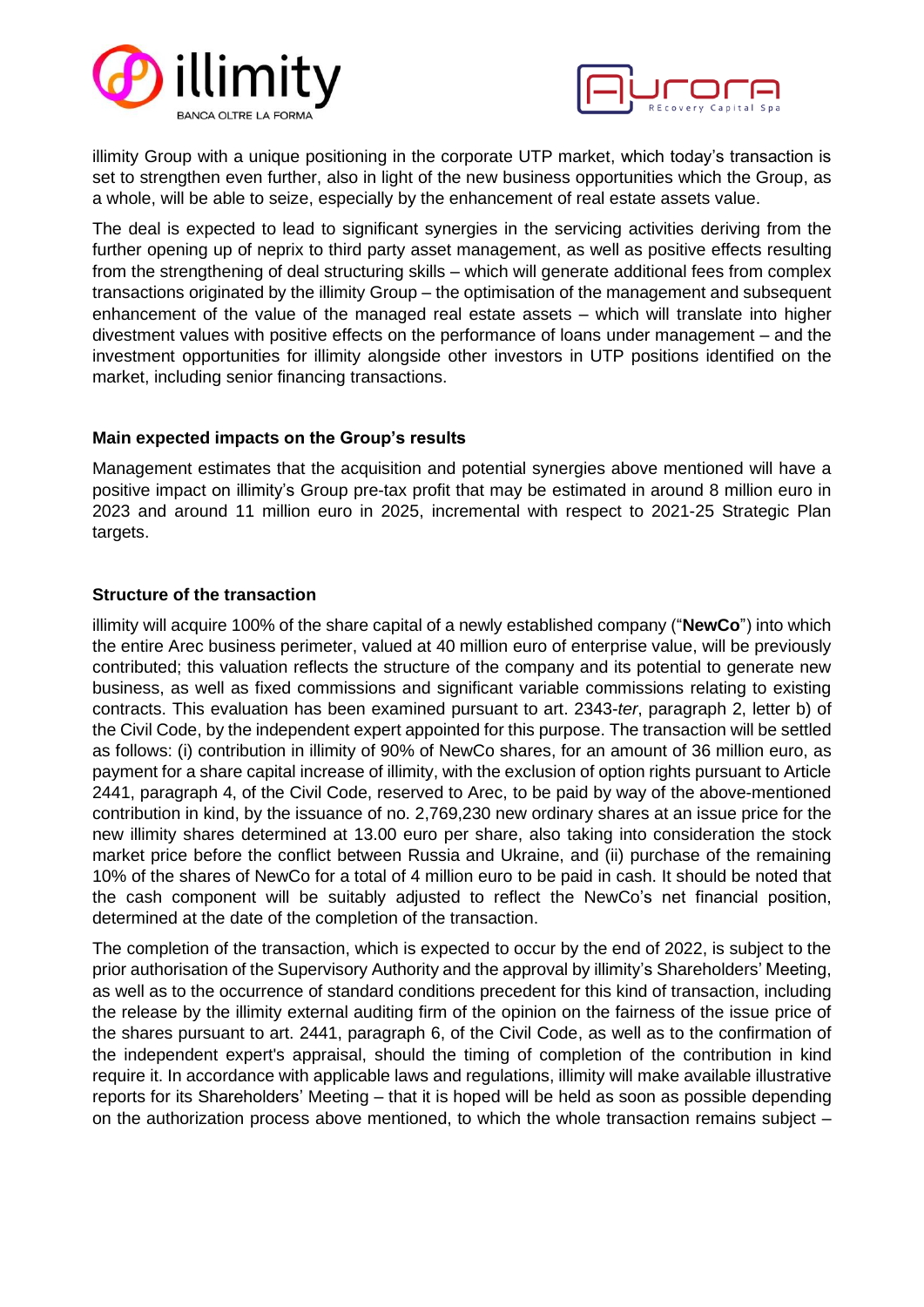



to which the proposed resolutions for the approval of the transaction will be submitted.

Following the transaction, the current shareholders of Arec will hold, through Arec, approximately 3.4% of illimity's ordinary share capital, without considering diluting effects. Such entities will make the commitment not to transfer around 83% of the newly-issued illimity shares assigned to them on regulated markets for a period of 12 months (remaining the outstanding shares subject to lock up for 3 months after the completion of the transaction) and, in any event, not to carry out sales in manners that may cause a detrimental effect on ordinary negotiation trends in the illimity share price in accordance with best market practices.

Marco Sion Raccah, the current General Manager of Arec, will become General Manager of the new company arising from the integration between neprix and Arec, bringing to the Group an experience of over 18 years in creating value from real estate assets, turning around distressed corporate loans and structuring complex transactions. Arec's top management and team will join along with him, people who over the years have distinguished themselves for their professional competence, high level of specialisation, reliability and results.

**Andrea Clamer**, Head of illimity's Distressed Credit Division, commented*: "An operator will arise from the integration with Arec, with managed assets of over 9 billion euro and a strong focus on UTPs, which will represent over a third of its portfolio. This focus is consistent with illimity's unique and distinctive positioning which is capable of combining neprix's management skills with the Bank's ability to support companies in financial difficulties, but with potential, and support them in their return to profitability. We will work together with Arec's team to further develop this important area of activity and generate significant synergies for the benefit not only of the Group as a whole but also of the businesses we support and the eco-system in which they operate.".*

**Andrea Battisti**, CEO of neprix, commented*: "neprix is continuing along its growth path and by way of this acquisition it will further strengthen its positioning in both UTPs and real estate. In addition, credit management will also be significantly extended in favour of third parties out of the illimity Group. We are aiming to grow further in this area and enhance the potential arising from the combination of the high technical skills of the neprix and Arec teams, with the objective of creating a new leader in the servicing sector.".*

**Marco Sion Raccah,** General Manager of Arec, stated: *"The integration between neprix and Arec is a combination of two complementary centres of excellence which will release significant business opportunities. Thanks to the already conquered market positioning, the resulting company will be a benchmark player in several asset classes, while thanks to the tools provided by the illimity Group it will be able to extend its range of action in developing the financing of complex deals and the relative structuring. Many synergies between Arec, neprix and illimity will arise, but the core mission will be to take the tailored approach that Arec currently brings to its mid and large investments to the management of small and unsecured investments, as always with a view to creating value, exploiting the high potential, experience and expertise of the two teams, the integrated IT infrastructure and the processes tried and tested over many years of experience. Personally, I find it an exciting combination that opens the way to a potential as yet unexplored on the Italian market, with a significant capacity for growth thanks to the high level of the team's professional*